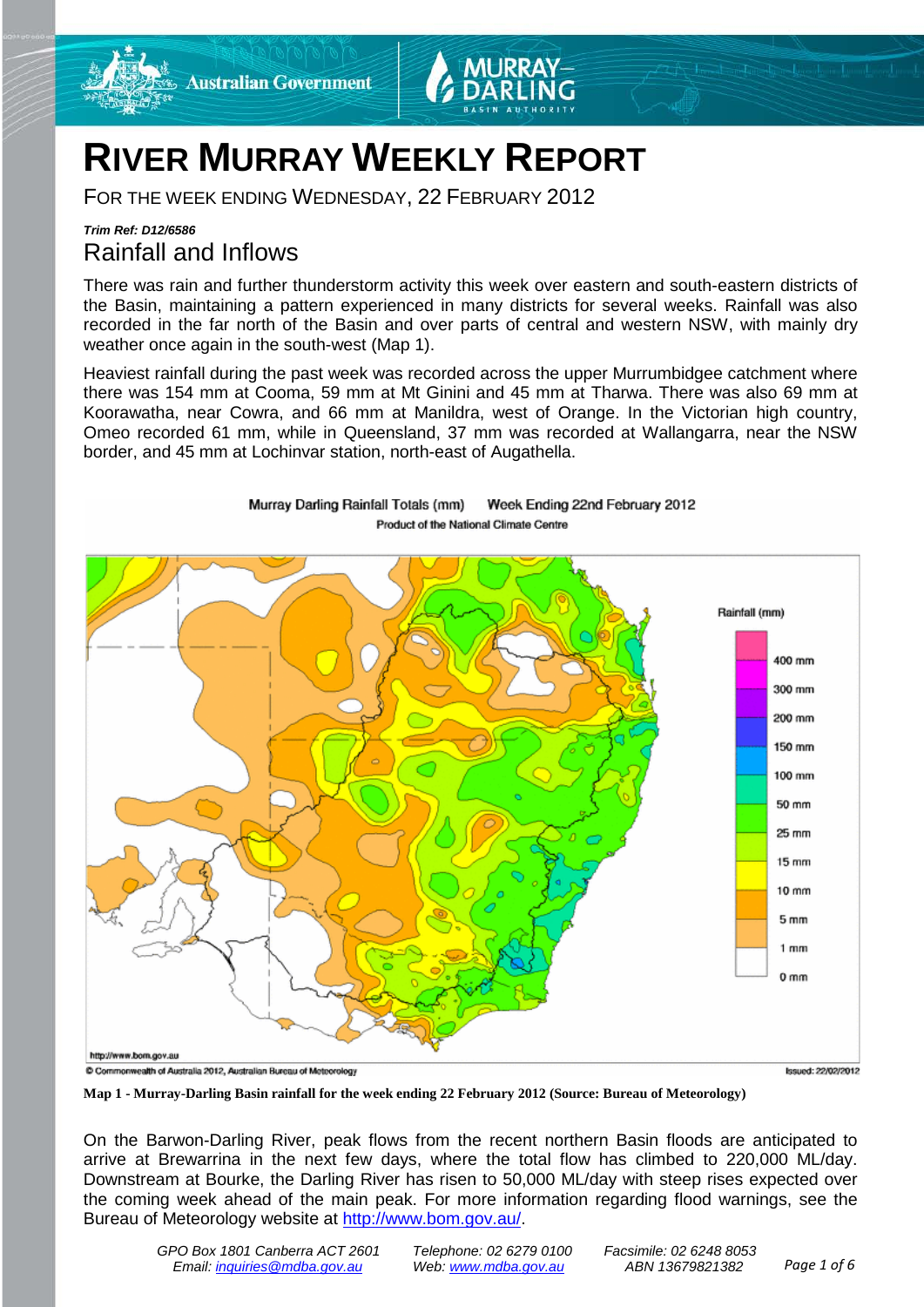

**Australian Government** 

In the upper Murray, the flow at Hinnomunjie, upstream of Dartmouth Reservoir has averaged nearly 500 ML/day during the week, while upstream of Hume Reservoir the flow at Jingellic has increased slightly from 1,980 to 2,380 ML/day.

# River Operations

MDBA active storage decreased by 173 GL during the week and is currently 6,221 GL (72% capacity).

At Dartmouth Reservoir, the storage has increased by 3 GL and is now 2,969 GL (77% capacity). The release from Dartmouth, measured at Colemans, has been varied between 200 and 300 ML/day (Figure 1).



**Figure 1 – Riparian flow of 200 ML/day released to the Mitta Mitta River from the regulating pond downstream of Dartmouth Reservoir on 21 February 2012 (Photo courtesy Catherine Goonan, MDBA)**

At Hume Reservoir, the total volume is currently 1,921 GL (64% capacity), which is a decrease of 79 GL since last week. The release from the reservoir peaked at 15,400 ML/day during the week to supply increasing diversion orders; however, with rainfall now forecast across the irrigation areas, actual diversions were lower than ordered resulting in cuts to the release during the last few days. The current release is 10,600 ML/day and may be reduced further in the next few days.

At Yarrawonga Weir, the pool level has risen from around 124.72 to 124.9 m AHD (full supply) during the week to buffer additional flow arriving from upstream. The pool should remain around this level for a few days before easing back towards the target level between 124.7 and 124.8 m AHD later in the coming week. Diversions at the irrigation offtakes have gradually decreased during the week and are currently around 5,600 ML/day. The release from Yarrawonga Weir remained at 6,500 ML/day for most of the week but has now been increased to 7,500 ML/day to help manage the pool level.

On the Edward River system, flow through the Edward and Gulpa offtakes has remained fairly steady through the week at around 1,260 and 350 ML/day, respectively. Downstream at Stevens Weir, the pool is currently 4.92 m on the local gauge and the flow downstream of the weir has averaged around 650 ML/day throughout the past week. The flow may increase slightly in the coming days. Downstream on the Wakool River, the flow at Kyalite has receded slightly during the week and is expected to continue this trend into the new week.

On the Goulburn River, the flow at McCoys Bridge has started to rise with the arrival of inter-valley trade water called on to supplement downstream flows. The flow is currently 2,000 ML/day, but will fall back towards a target of 1,000 ML/day in around 10 days' time. At Torrumbarry Weir, the flow has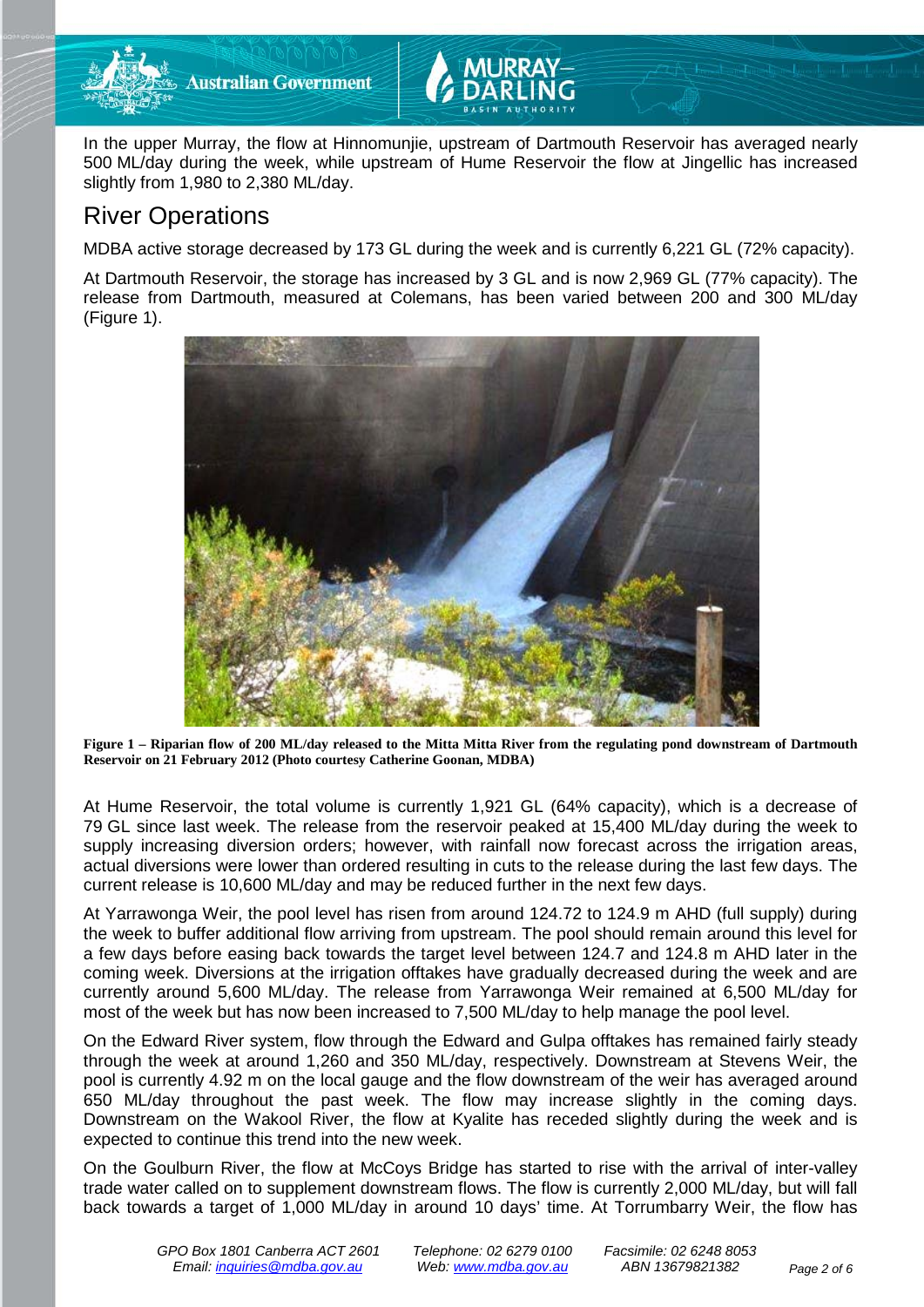

remained between 4,000 and 4,700 ML/day over the past week as forecast, and diversions to National Channel have remained steady at around 2,000 ML/day.

Further downstream, the Murrumbidgee River at Balranald has receded to 1,800 ML/day over the last week; however a flow of about 2,000 ML/day is now expected to continue for at least the next 3–4 weeks with a release of environmental water aimed at diluting low oxygen water returning from the Lowbidgee Wetlands. At Euston Weir, the flow receded during the week as expected and is currently at 6,200 ML/day.

At Menindee Lakes, a further 66 GL of airspace has been gained during the week, ahead of high flows expected over the next few months resulting from recent flooding in the northern Basin. The storage volume is currently at 1,514 GL (87% capacity). Release from the lakes (measured at Weir 32) was increased up to around 34,300 ML/day during the week and is expected to remain at or just below this flow for several weeks prior to renewed rises in the Darling upstream of the Lakes expected during March, when further increases to the release may be required.

Downstream on the lower Darling, the flow at Burtundy has slowly increased from 14,100 to 14,700 ML/day during the week and will continue rising over the coming weeks. For further information on the flood operations at Menindee Lakes, please refer to the NSW Office of Water website (www.water.nsw.gov.au/) and for flood warnings refer to the Bureau of Meteorology (www.bom.gov.au/).

At Wentworth weir, the Murray has continued its steady rise during the past week and is now flowing at 18,700 ML/day. Flows here are expected to continue rising until well into the autumn.

At Lake Victoria, the storage level was dropped further during the week and is now at 25.43 m AHD (491 GL, 73% capacity). The flow into South Australia averaged around 22,500 ML/day over the last week but will now be reduced back to 20,000 ML/day over the coming days. At the Lower Lakes, the five day average level rose by 3 cm to 0.68 m AHD and barrage releases are now being managed to increase lake levels towards 0.70 m AHD.

#### **For media inquiries contact the Media Officer on 02 6279 0141**

DAVID DREVERMAN Executive Director, River Management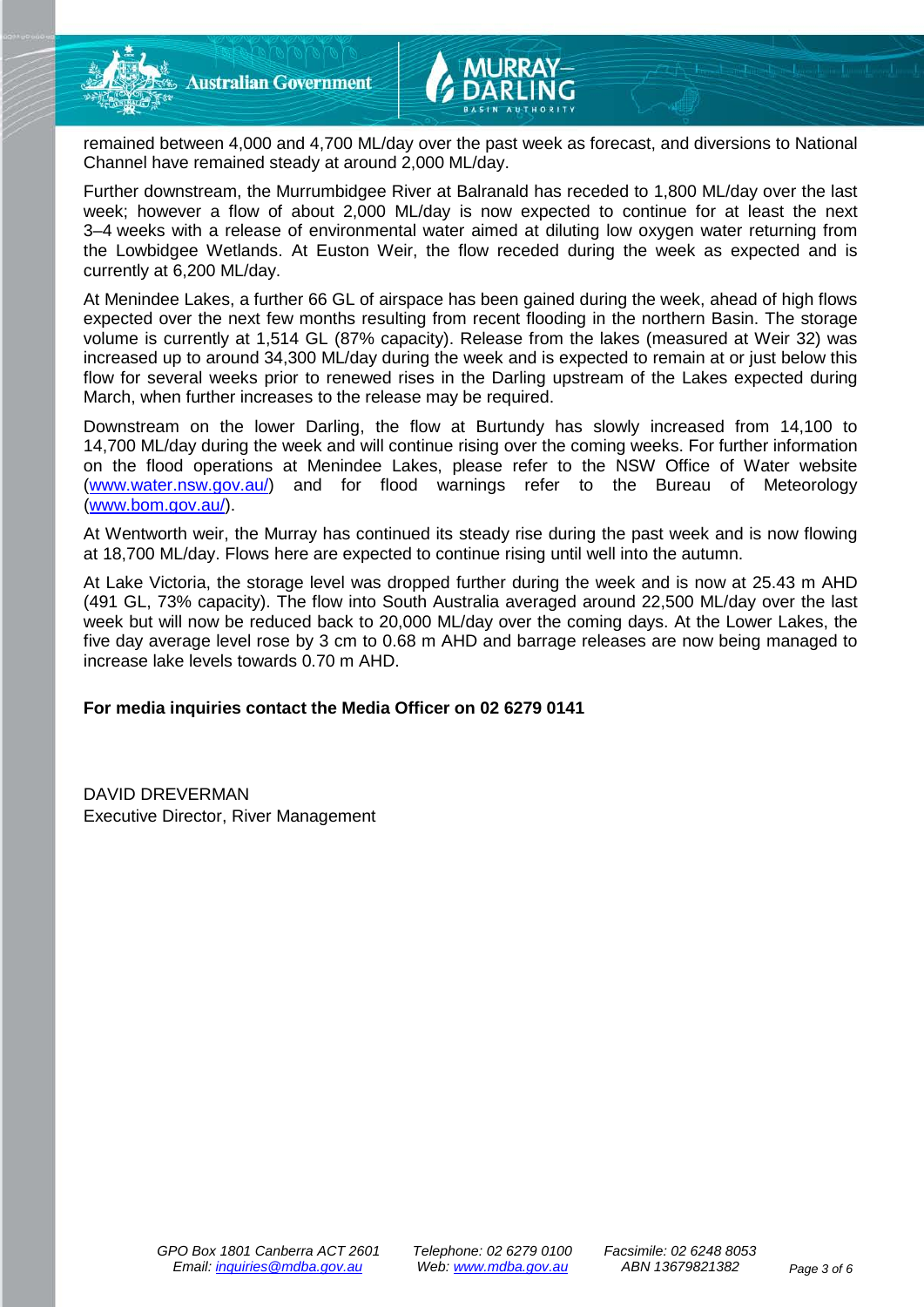



### Water in Storage Week ending Wednesday 22 Feb 2012

| <b>MDBA Storages</b>             | Full<br>Supply<br>Level | Full Supply<br>Volume | Current<br>Storage<br>Level | Current | Storage | Dead<br>Storage | Active<br>Storage | Change in<br>Total<br>Storage<br>for the<br>Week |
|----------------------------------|-------------------------|-----------------------|-----------------------------|---------|---------|-----------------|-------------------|--------------------------------------------------|
|                                  | $(m$ AHD)               | (GL)                  | $(m$ AHD)                   | (GL)    | %       | (GL)            | (GL)              | (GL)                                             |
| Dartmouth Reservoir              | 486.00                  | 3856                  | 471.38                      | 2969    | 77%     | 71              | 2898              | $+3$                                             |
| Hume Reservoir                   | 192.00                  | 3 0 0 5               | 185.89                      | 1921    | 64%     | 23              | 1898              | $-79$                                            |
| Lake Victoria                    | 27.00                   | 677                   | 25.43                       | 491     | 73%     | 100             | 391               | $-31$                                            |
| Menindee Lakes                   |                         | 1 7 3 1 *             |                             | 1514    | 87%     | (480#)          | 1 0 3 4           | $-66$                                            |
| <b>Total</b>                     |                         | 9 2 6 9               |                             | 6895    | 74%     | $ -$            | 6 2 2 1           | $-173$                                           |
| <b>Total Active MDBA Storage</b> |                         |                       |                             |         |         |                 | $72\%$ ^          |                                                  |

#### **Major State Storages**

| <b>Burriniuck Reservoir</b> | 026     | 744  | 73% |     | 741        | $-19$ |
|-----------------------------|---------|------|-----|-----|------------|-------|
| <b>Blowering Reservoir</b>  | 631     | 296  | 79% | 24  | 270<br>ے ا | -0    |
| Eildon<br>r Reservoir       | 3 3 3 4 | 3070 | 92% | 100 | 2970       | $-25$ |

\* Menindee surcharge capacity – 2050 GL \*\* All Data is rounded to nearest GL \*\*

# NSW takes control of Menindee Lakes when storage falls below 480 GL, and control reverts to MDBA when storage next reaches 640 GL ^ % of total active MDBA storage

**Snowy Mountains Scheme Snowy diversions for week ending 21 Feb 2012** 

| <b>Storage</b>         | <b>Active Storage</b><br>(GL) | Weekly Change<br>(GL) | Diversion (GL)   | This Week | From 1 May<br>2011 |
|------------------------|-------------------------------|-----------------------|------------------|-----------|--------------------|
| Lake Eucumbene - Total | 2 1 5 8                       | n/a                   | Snowy-Murray     |           | 301                |
| Snowy-Murray Component | 725                           | n/a                   | Tooma-Tumut      |           | 263                |
| <b>Target Storage</b>  | 1460                          |                       | Net Diversion    |           | 38                 |
|                        |                               |                       | Murray 1 Release | +4        | 634                |

### **Major Diversions from Murray and Lower Darling (GL) \***

| <b>New South Wales</b>    | This Week | From 1 July<br>2011 | <b>Victoria</b>                 | This Week | From 1<br><b>July 2011</b> |
|---------------------------|-----------|---------------------|---------------------------------|-----------|----------------------------|
| Murray Irrig. Ltd (Net)   | 32.9      | 922                 | Yarrawonga Main Channel (net)   | 8.3       | 207                        |
| Wakool Sys Allowance      | 2.4       | 19                  | Torrumbarry System + Nyah (net) | 13.3      | 404                        |
| Western Murray Irrigation | 0.9       | 17                  | Sunraysia Pumped Districts      | 3.2       | 76                         |
| Licensed Pumps            | 5.4       | 146                 | Licensed pumps - GMW (Nyah+u/s) | 0.7       | 39                         |
| Lower Darling             | 10.6      | 178                 | Licensed pumps - LMW            | 10        | 211                        |
| <b>TOTAL</b>              | 52.2      | 1282                | TOTAL                           | 35.5      | 937                        |

\* Figures derived from estimates and monthly data. Please note that not all data may have been available at the time of creating this report. \*\* All data above is rounded to nearest 100 ML for weekly data and nearest GL for cumulative data\*\*

#### **Flow to South Australia (GL)**

| Flow to South Australia (GL)<br>* Flow to SA will be greater than entitlement for<br>February due to Additional Dilution Flow and water<br>trades to SA.                                                                                                     | Entitlement this month<br>Flow this week<br>Flow so far this month | $194.0*$<br>157.8<br>452.8 | (22 500 ML/day) |  |  |
|--------------------------------------------------------------------------------------------------------------------------------------------------------------------------------------------------------------------------------------------------------------|--------------------------------------------------------------------|----------------------------|-----------------|--|--|
|                                                                                                                                                                                                                                                              | Flow last month                                                    | 543.1                      |                 |  |  |
| $\mu$ <sub>1</sub> $\sigma$ <sub>1</sub> $\sigma$ <sub>1</sub> $\sigma$ <sub>1</sub> $\sigma$ <sub>1</sub> $\sigma$ <sub>1</sub> $\sigma$ <sub>1</sub> $\sigma$ <sub>1</sub> $\sigma$ <sub>1</sub> $\sigma$ <sub>1</sub> $\sigma$ <sub>1</sub><br>0.11111001 |                                                                    |                            |                 |  |  |

#### **Salinity (EC) (microSiemens/cm at 25o C)**

|                         | Current | Average over the last week | Average since 1 August 2011 |
|-------------------------|---------|----------------------------|-----------------------------|
| Swan Hill               | 110     | 120                        | 130                         |
| Euston                  | 140     | 150                        | 130                         |
| <b>Red Cliffs</b>       | 180     | 160                        | 130                         |
| Merbein                 | 180     | 170                        | 140                         |
| Burtundy (Darling)      | 310     | 300                        | 380                         |
| Lock 9                  | 250     | 250                        | 180                         |
| Lake Victoria           | 240     | 230                        | 200                         |
| Berri                   | 330     | 330                        | 260                         |
| Waikerie                |         |                            |                             |
| Morgan                  | 320     | 310                        | 280                         |
| Mannum                  |         | 330                        | 300                         |
| Murray Bridge           | 360     | 380                        | 350                         |
| Milang (Lake Alex.)     | 550     | 560                        | 510                         |
| Poltalloch (Lake Alex.) | 500     | 500                        | 350                         |
| Meningie (Lake Alb.)    | 4 740   | 4 9 20                     | 5 3 4 0                     |
| Goolwa Barrages         | 760     | 760                        | 1 2 8 0                     |

*GPO Box 1801 Canberra ACT 2601 Telephone: 02 6279 0100 Facsimile: 02 6248 8053 Email: [inquiries@mdba.gov.au](mailto:inquiries@mdba.gov.au) Web: [www.mdba.gov.au](http://www.mdba.gov.au/) ABN 13679821382 Page 4 of 6*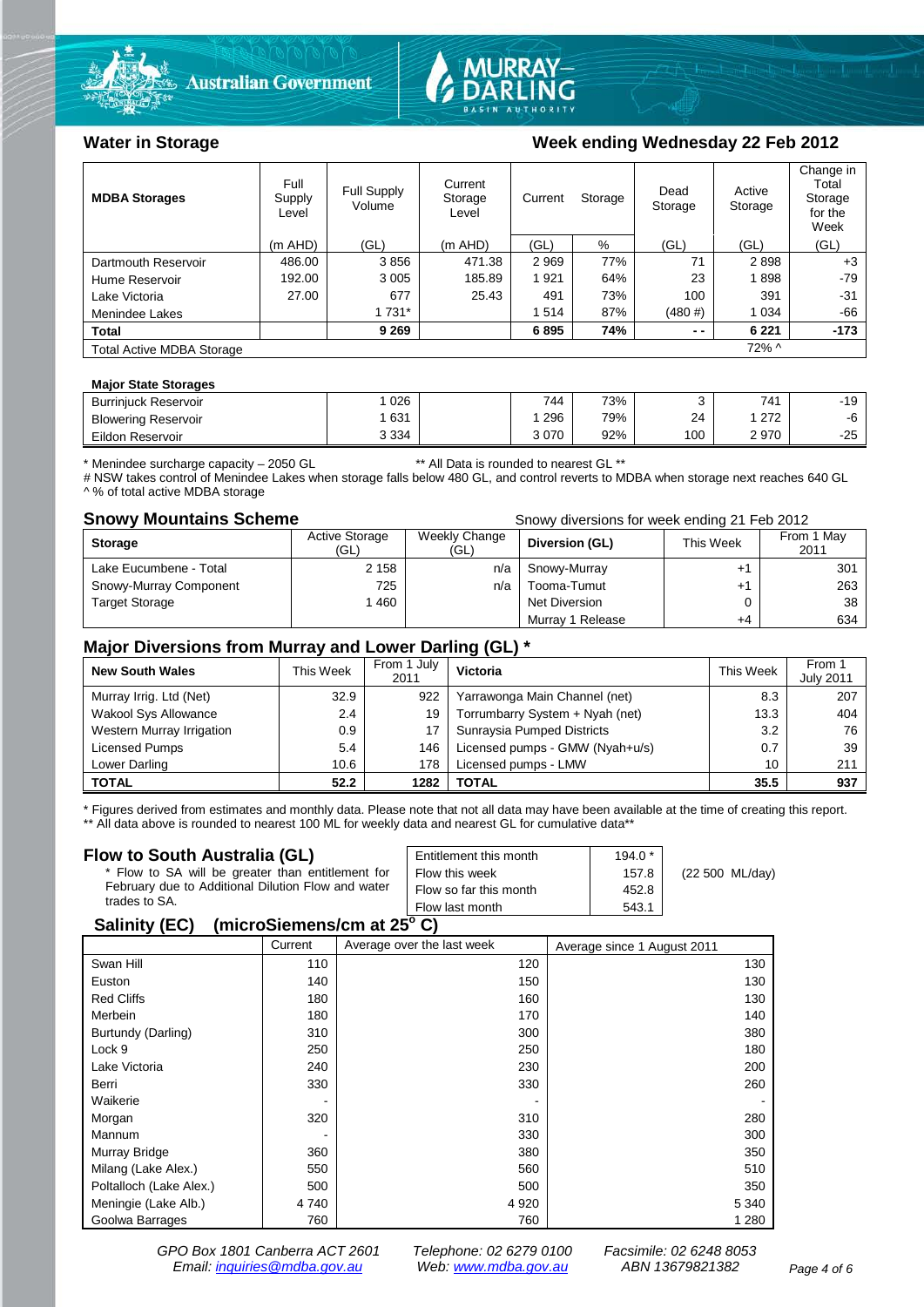



#### River Levels and Flows **Week ending Wednesday 22 Feb 2012**

| (m AHD)<br><b>River Murray</b><br>(m)<br>local(m)<br>(ML/day)<br>(ML/day)<br>(ML/day)<br>F<br>Khancoban<br>950<br>1 3 3 0<br>930<br>R<br>4.0<br>1.38<br>207.90<br>2 3 8 0<br>2 100<br>2 5 6 0<br>Jingellic<br>F<br>4.2<br>1.48<br>218.37<br>660<br>630<br>Tallandoon (Mitta Mitta River)<br>700<br>F<br>5.5<br>2.71<br>156.34<br>10 630<br>13 4 20<br>12 100<br>Heywoods<br>F<br>Doctors Point<br>5.5<br>151.16<br>12 870<br>2.69<br>11 100<br>14 180<br>4.3<br>1.64<br>149.08<br>Albury<br>F<br>3.8<br>2.95<br>128.97<br>13 030<br>13710<br>11 250<br>Corowa<br>$\mathsf{R}$<br>1.33<br>116.37<br>7510<br>6 6 8 0<br>6610<br>Yarrawonga Weir (d/s)<br>6.4<br>F<br>105.69<br>6880<br>6930<br>Tocumwal<br>6.4<br>1.85<br>6760<br>1.59<br>80.14<br>R<br>4810<br>Torrumbarry Weir (d/s)<br>7.3<br>4670<br>4510<br>4.5<br>0.96<br>63.88<br>3680<br>R<br>4510<br>Swan Hill<br>3770<br>F<br><b>Wakool Junction</b><br>8.8<br>2.41<br>51.53<br>5700<br>6640<br>5 9 6 0<br>F<br>6630<br>Euston Weir (d/s)<br>8.8<br>1.39<br>43.23<br>6 190<br>6610 |
|--------------------------------------------------------------------------------------------------------------------------------------------------------------------------------------------------------------------------------------------------------------------------------------------------------------------------------------------------------------------------------------------------------------------------------------------------------------------------------------------------------------------------------------------------------------------------------------------------------------------------------------------------------------------------------------------------------------------------------------------------------------------------------------------------------------------------------------------------------------------------------------------------------------------------------------------------------------------------------------------------------------------------------------------|
|                                                                                                                                                                                                                                                                                                                                                                                                                                                                                                                                                                                                                                                                                                                                                                                                                                                                                                                                                                                                                                            |
|                                                                                                                                                                                                                                                                                                                                                                                                                                                                                                                                                                                                                                                                                                                                                                                                                                                                                                                                                                                                                                            |
|                                                                                                                                                                                                                                                                                                                                                                                                                                                                                                                                                                                                                                                                                                                                                                                                                                                                                                                                                                                                                                            |
|                                                                                                                                                                                                                                                                                                                                                                                                                                                                                                                                                                                                                                                                                                                                                                                                                                                                                                                                                                                                                                            |
|                                                                                                                                                                                                                                                                                                                                                                                                                                                                                                                                                                                                                                                                                                                                                                                                                                                                                                                                                                                                                                            |
|                                                                                                                                                                                                                                                                                                                                                                                                                                                                                                                                                                                                                                                                                                                                                                                                                                                                                                                                                                                                                                            |
|                                                                                                                                                                                                                                                                                                                                                                                                                                                                                                                                                                                                                                                                                                                                                                                                                                                                                                                                                                                                                                            |
|                                                                                                                                                                                                                                                                                                                                                                                                                                                                                                                                                                                                                                                                                                                                                                                                                                                                                                                                                                                                                                            |
|                                                                                                                                                                                                                                                                                                                                                                                                                                                                                                                                                                                                                                                                                                                                                                                                                                                                                                                                                                                                                                            |
|                                                                                                                                                                                                                                                                                                                                                                                                                                                                                                                                                                                                                                                                                                                                                                                                                                                                                                                                                                                                                                            |
|                                                                                                                                                                                                                                                                                                                                                                                                                                                                                                                                                                                                                                                                                                                                                                                                                                                                                                                                                                                                                                            |
|                                                                                                                                                                                                                                                                                                                                                                                                                                                                                                                                                                                                                                                                                                                                                                                                                                                                                                                                                                                                                                            |
|                                                                                                                                                                                                                                                                                                                                                                                                                                                                                                                                                                                                                                                                                                                                                                                                                                                                                                                                                                                                                                            |
|                                                                                                                                                                                                                                                                                                                                                                                                                                                                                                                                                                                                                                                                                                                                                                                                                                                                                                                                                                                                                                            |
| F<br>Mildura Weir (d/s)<br>6980<br>6790<br>6 190                                                                                                                                                                                                                                                                                                                                                                                                                                                                                                                                                                                                                                                                                                                                                                                                                                                                                                                                                                                           |
| S<br>7.3<br>3.82<br>28.58<br>18720<br>18 180<br>17 090<br>Wentworth Weir (d/s)                                                                                                                                                                                                                                                                                                                                                                                                                                                                                                                                                                                                                                                                                                                                                                                                                                                                                                                                                             |
| <b>Rufus Junction</b><br>5.50<br>R<br>22.43<br>22 770<br>21 450<br>22 430                                                                                                                                                                                                                                                                                                                                                                                                                                                                                                                                                                                                                                                                                                                                                                                                                                                                                                                                                                  |
| S<br>1.53<br>Blanchetown (Lock 1 d/s)<br>20 130<br>21 9 20<br>16 970<br>۰                                                                                                                                                                                                                                                                                                                                                                                                                                                                                                                                                                                                                                                                                                                                                                                                                                                                                                                                                                  |
| <b>Tributaries</b>                                                                                                                                                                                                                                                                                                                                                                                                                                                                                                                                                                                                                                                                                                                                                                                                                                                                                                                                                                                                                         |
| Kiewa at Bandiana<br>2.7<br>1.04<br>154.27<br>R<br>610<br>750<br>820                                                                                                                                                                                                                                                                                                                                                                                                                                                                                                                                                                                                                                                                                                                                                                                                                                                                                                                                                                       |
| 1 0 2 0<br>R<br>Ovens at Wangaratta<br>11.9<br>8.13<br>145.81<br>820<br>830                                                                                                                                                                                                                                                                                                                                                                                                                                                                                                                                                                                                                                                                                                                                                                                                                                                                                                                                                                |
| R<br>Goulburn at McCoys Bridge<br>9.0<br>2.09<br>93.51<br>1 9 9 0<br>1 4 3 0<br>1 1 5 0                                                                                                                                                                                                                                                                                                                                                                                                                                                                                                                                                                                                                                                                                                                                                                                                                                                                                                                                                    |
| F<br>Edward at Stevens Weir (d/s)<br>0.97<br>80.74<br>700<br>630<br>650                                                                                                                                                                                                                                                                                                                                                                                                                                                                                                                                                                                                                                                                                                                                                                                                                                                                                                                                                                    |
| F<br>56.87<br><b>Edward at Liewah</b><br>1.49<br>850<br>960<br>1 0 9 0                                                                                                                                                                                                                                                                                                                                                                                                                                                                                                                                                                                                                                                                                                                                                                                                                                                                                                                                                                     |
| Wakool at Stoney Crossing<br>1.59<br>55.08<br>740<br>R<br>700<br>600                                                                                                                                                                                                                                                                                                                                                                                                                                                                                                                                                                                                                                                                                                                                                                                                                                                                                                                                                                       |
| 5.0<br>58.41<br>R<br>2 7 9 0<br>Murrumbidgee at Balranald<br>2.45<br>2 0 6 0<br>2 0 3 0                                                                                                                                                                                                                                                                                                                                                                                                                                                                                                                                                                                                                                                                                                                                                                                                                                                                                                                                                    |
| F<br>3.71<br>Barwon at Mungindi<br>1 6 3 0<br>4 1 4 0<br>13 660<br>۰                                                                                                                                                                                                                                                                                                                                                                                                                                                                                                                                                                                                                                                                                                                                                                                                                                                                                                                                                                       |
| Darling at Bourke<br>R<br>37 520<br>25 450<br>11.08<br>49 570<br>$\blacksquare$                                                                                                                                                                                                                                                                                                                                                                                                                                                                                                                                                                                                                                                                                                                                                                                                                                                                                                                                                            |
| R<br>Darling at Burtundy Rocks<br>6.33<br>14 670<br>14 4 10<br>13770                                                                                                                                                                                                                                                                                                                                                                                                                                                                                                                                                                                                                                                                                                                                                                                                                                                                                                                                                                       |

Natural Inflow to Hume 3 780

(i.e. Pre Dartmouth & Snowy Mountains scheme)

**Weirs and Locks** Pool levels above or below Full Supply Level (FSL)

| <b>Murray</b>      | FSL (m AHD) | u/s     | d/s            |                       | FSL (m AHD) | u/s     | d/s     |
|--------------------|-------------|---------|----------------|-----------------------|-------------|---------|---------|
| Yarrawonga         | 124.90      | $+0.00$ | $\blacksquare$ | No. 7 Rufus River     | 22.10       | $+0.32$ | $+3.08$ |
| No. 26 Torrumbarry | 86.05       | $+0.00$ | $\blacksquare$ | No. 6 Murtho          | 19.25       | $-0.03$ | $+1.24$ |
| No. 15 Euston      | 47.60       | $-0.06$ | $\sim$         | No. 5 Renmark         | 16.30       | $-0.12$ | $+0.95$ |
| No. 11 Mildura     | 34.40       | $-0.02$ | $+0.12$        | No. 4 Bookpurnong     | 13.20       | $-0.06$ | $+1.93$ |
| No. 10 Wentworth   | 30.80       | $+0.00$ | $+1.18$        | No. 3 Overland Corner | 9.80        | $-0.07$ | $+1.20$ |
| No. 9 Kulnine      | 27.40       | $-0.06$ | $+0.61$        | No. 2 Waikerie        | 6.10        | $-0.07$ | $+1.27$ |
| No. 8 Wangumma     | 24.60       | $+0.04$ | $+1.13$        | No. 1 Blanchetown     | 3.20        | $+0.01$ | $+0.78$ |

#### **Lower Lakes FSL = 0.75 m AHD**

Lake Alexandrina average level for the past 5 days (m AHD) 0.68

| <b>Barrages</b>       |              | <b>Fishways at Barrages</b> |          |           |               |  |  |
|-----------------------|--------------|-----------------------------|----------|-----------|---------------|--|--|
|                       | Openings     | Level (m AHD)               | No. Open | Rock Ramp | Vertical Slot |  |  |
| Goolwa                | 128 openings | 0.74                        |          | -         | Open          |  |  |
| Mundoo                | 26 openings  | 0.68                        |          | -         |               |  |  |
| <b>Boundary Creek</b> | 6 openings   | -                           |          | -         |               |  |  |
| Ewe Island            | 111 gates    |                             |          | -         |               |  |  |
| Tauwitchere           | 322 gates    | 0.69                        | 13       | Open      | Open          |  |  |

AHD = Level relative to Australian Height Datum, i.e. height above sea level